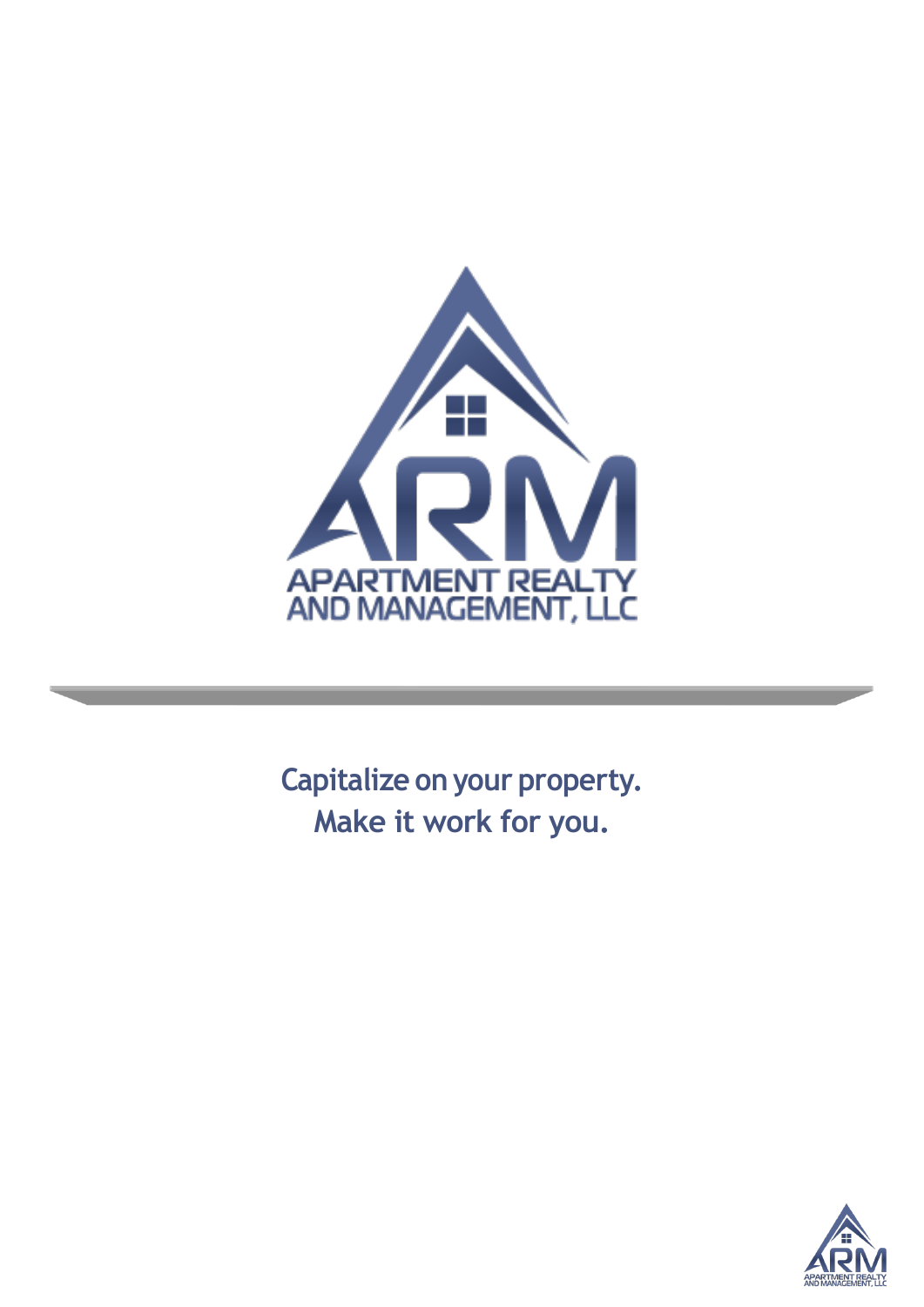

# **Company Profile**

## **Introduction**

At the core, Apartment Realty & Management, LLC, brings buyers together with sellers, tenants with property owners, and investors with developers, in the Southeast Michigan residential markets.

Founded in 2003 by Joshua Otting, Apartment Realty & Management, LLC, has become a reputable real estate firm, proving repeatedly its commitment to building long-term professional relationships.

In addition to its core sales and leasing business, the company has developed several specialized divisions to service the growing needs of the real estate industry.

We are delighted to have the opportunity to provide you with a profile of our property management service. We seek to prove our commitment to professionalism by exceeding your expectations at every opportunity.

We understand that optimum financial performance of a property asset requires continual proactive management. Our business model has been developed to constantly seek to improve

income, marketability, and value to the property owner.

We will provide advice on all aspects of management relating to property and ensure that obligations of both tenant and property owner are met in full. Further, we hold a firm belief in fostering goodwill through a respectful and professional relationship with tenants.

# **Track Record**

Our Property Management Division, established in 2004, was one of our first new areas of business and proved its competitiveness throughout the past decade.

Apartment Realty & Management, LLC, works with a substantial number of clients including property companies, financial institutions, private investors and currently manages over 1,000 separate tenancies. We have gained an extensive track record in property management and wide-ranging experience in the types of management issues that arise throughout the course of ownership.

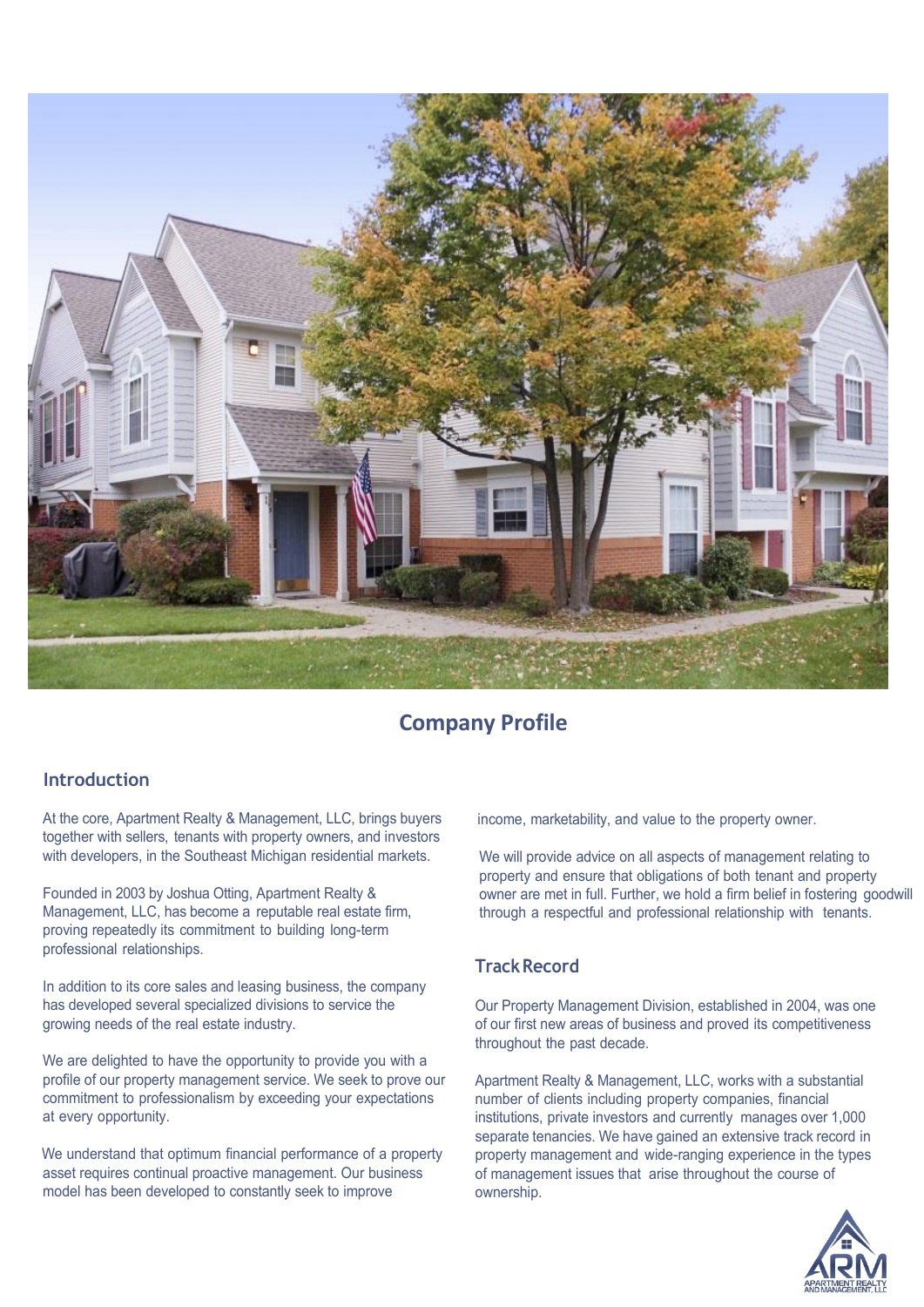# **ServicesataGlance**







*Leasing Marketing Handover and Inspection*



*Administration and Dispute Resolution*



*Rent Collection and LeaseManagement*



*Property Maintenance and Services*



*Reporting and Financial Management*





*Banking Services EnergyConservation*



*Property Insurance LegalGuidance*



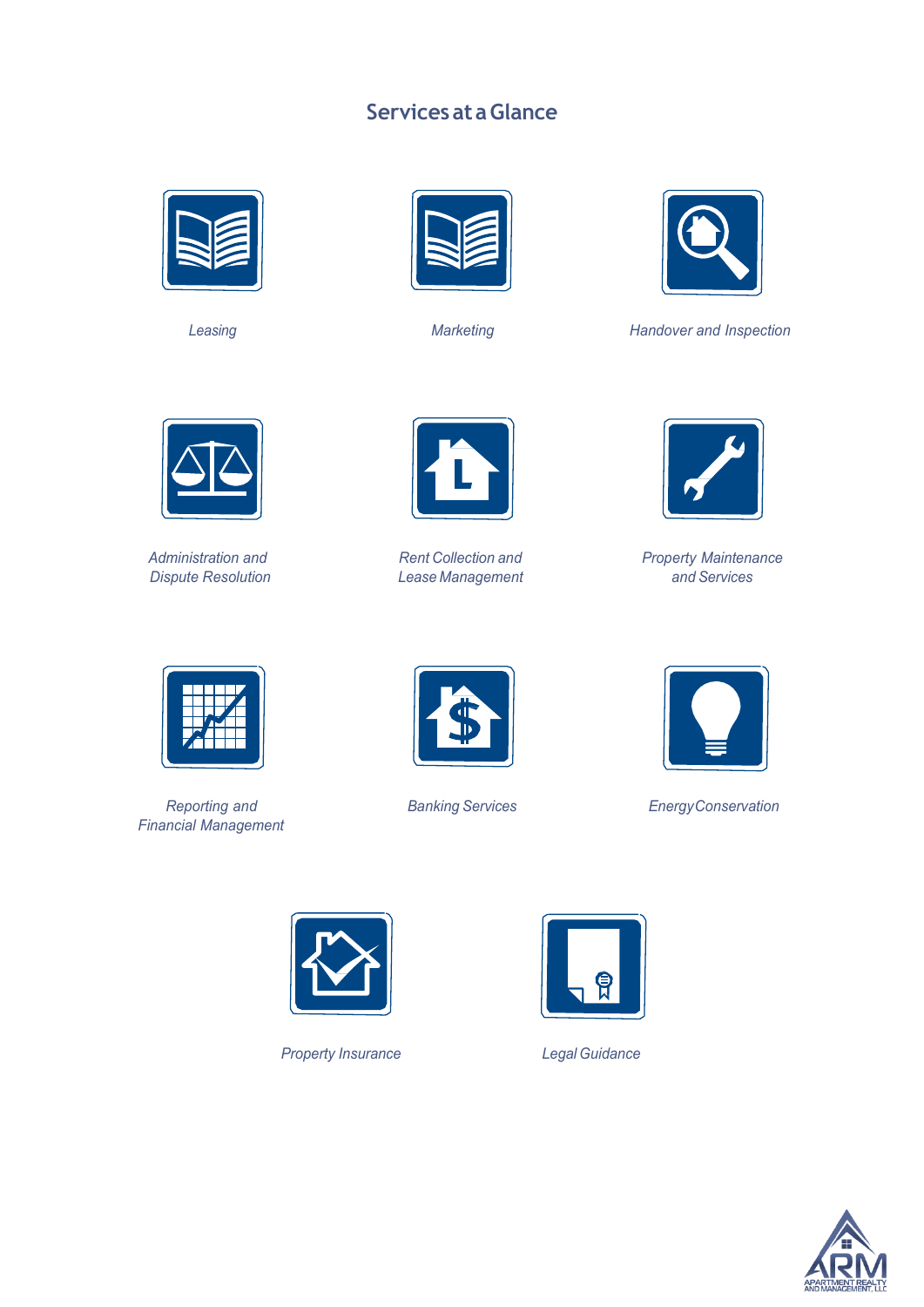

#### *Leasing*

Apartment Realty & Management, LLC, started over 10 years ago as a full service management company. This core element of our business has grown rapidly over the years.

Our professional leasing team:

- Keeps an accurate record of number and availability of units
- Accompanies all viewings with potential tenants
- Initiates a complete post-viewing follow-up
- Advises of all offers in writing, providing a profile of the tenant
- Completes regular reviews of viewing number and leasing rates and provide updated market advice and recommendations at regular intervals
- Collects all payments, prepares and arranges for the tenant to sign all Tenancy Contracts while collecting all the paperwork necessary under leasing requirements in Michigan.
- Prepares a Condition Report to ascertain any outstanding maintenance or cleaning requirements prior to occupation.
- Hands over all payments, documentation, etc. to the Property Management divisionwho ensures that the handover and follow-up with the tenants of a high standard.



## *Administration and Dispute Resolution*

In order to manage your property, an experienced property manager is assigned. We provide a property manager with excellent customer relations and administrative skills, who, reports directly to the senior property manager.

The property manager will handle all complaints being submitted by tenants; such complaints may be maintenance related to or regarding incidents within the property. All complaints, requests and incidents are followed up and resolved quickly to maintain good tenant relations.



### *Marketing*

In order to attract tenants quickly, we advertise vacant properties throughout our vast marketing network. This network includes the Apartment Realty & Management website, location signage, internet websites, and a network of leasing agents.

When your property is ready for lease, the details are immediately displayed on internet websites. Upon seeing your property online, potential tenants are able to gather important details, view photos, and even print an accurate location map of the property.

Apartment Realty & Management, LLC, has several relationships with housing agencies, tenant placement agencies, and others.



#### *Handover and Inspection*

Property Management will arrange a handover from tenant at move out, including all necessary paperwork to make the transition efficient. During this process, the property will be critically inspected to ensure the tenant has not damaged the premises.



## *Rent Collection and Lease Management*

The property manager will maintain a register of the commencement and expiry details of all leases on our computerized management system. All lease renewals will be handled and completed by the property manager.

Requests from tenants will be submitted to the management office. All such requests will then be submitted to the property owner for consent as required along with our recommendations and all of the necessary information regarding the request. During the day-to-day running of your property, the property manager will identify any breaches of the lease agreement or rules and regulations of the unit by the tenants. We will advise on the appropriate course of action for each individual case.

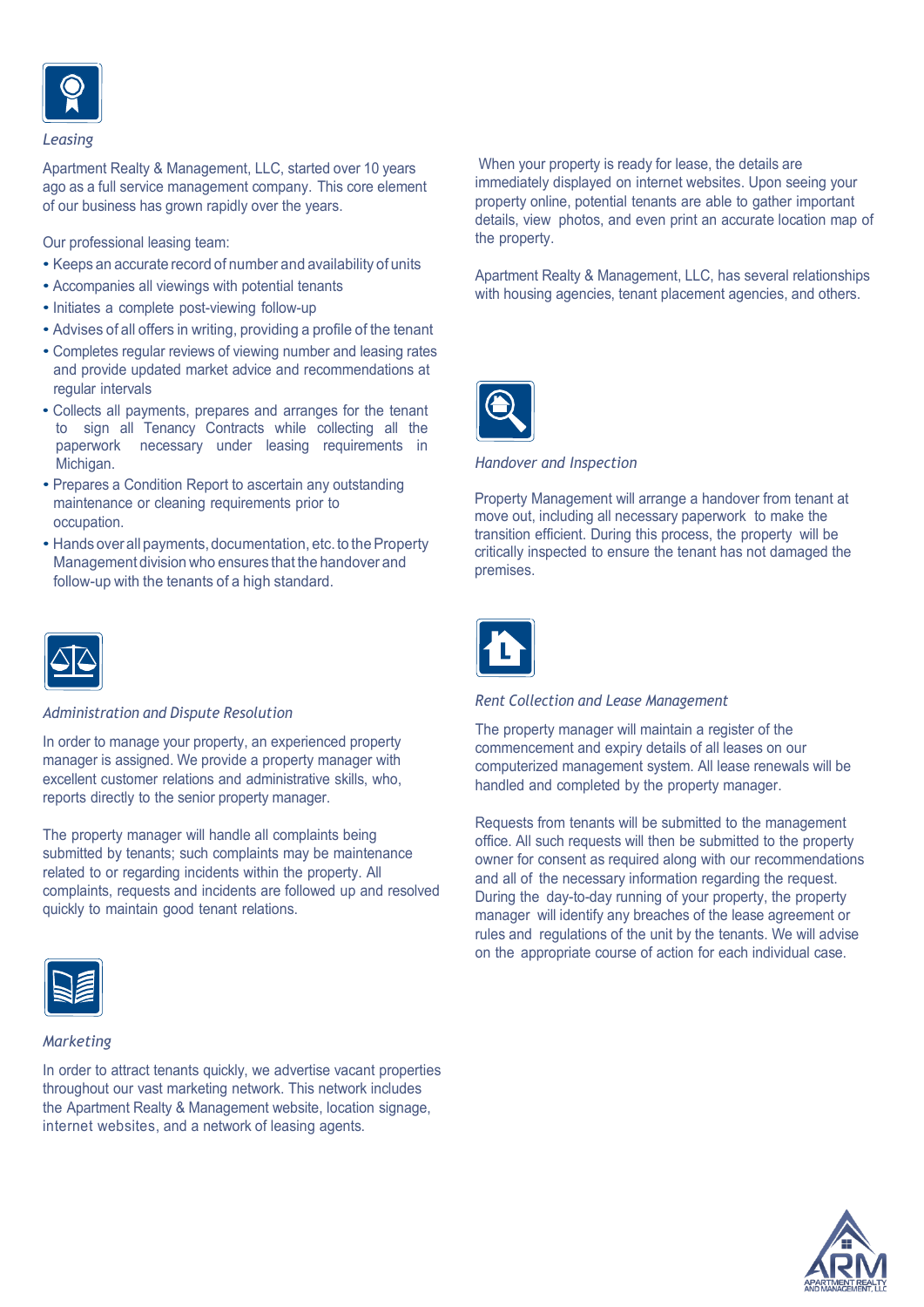

## *Property Maintenance and Services*

Throughout the duration of each tenancy in your property, the property manager will conduct regular internal and external inspections. These inspections will ensure that tenants are maintaining the property, as well as detect any minor maintenance issues that may arise.

If your property does happen to require maintenance, we arrange for such maintenance to be undertaken in a professional manner. Repairs are closely monitored for quality and the work is carried out so as to cause as little inconvenience to your tenants as possible.

Properties are recommended to take advantage of Annual Maintenance Contracts in order to save money in the long-term by preventing large-scale maintenance problems.



## *Energy Conservation*

We will advise the property owner on energy conservation systems for the property, and oversee the implementation of technologiesto limitwasted energy.



#### *Property Insurance*

We will obtain professional advice from our insurance brokers, ensuring a full understanding of the contractual aspects of the insurance proposal and enabling us to obtain the best rates in the market for the most comprehensive contracts. Additionally, the property manager will be trained to follow protocol should an insurance situation occur to protect the property owner's contractual rights.



### *Reporting and Financial Management*

We provide a full set of accounts summarizing all financial transactions on a property including all receipts and payments, cash reconciliation, funds supplied for management, direct payments, disbursements, direct banking, commission schedules and arrears. We will submit expense reports and revenue reports along with continual monitoring of the rental market.



#### *Banking Services*

The property manager will deal with the collection of all rental checks and deposit them to the property owner's account. If a check is returned, the matter will be promptly followed up with the tenant.



## Legal Guidance

We have good relations with local city rental inspection offices, attorneys, and consultants to ensure you are fully protected as a property owner.

We log and document any legal issues that may arise and forward to the property owner for consideration.